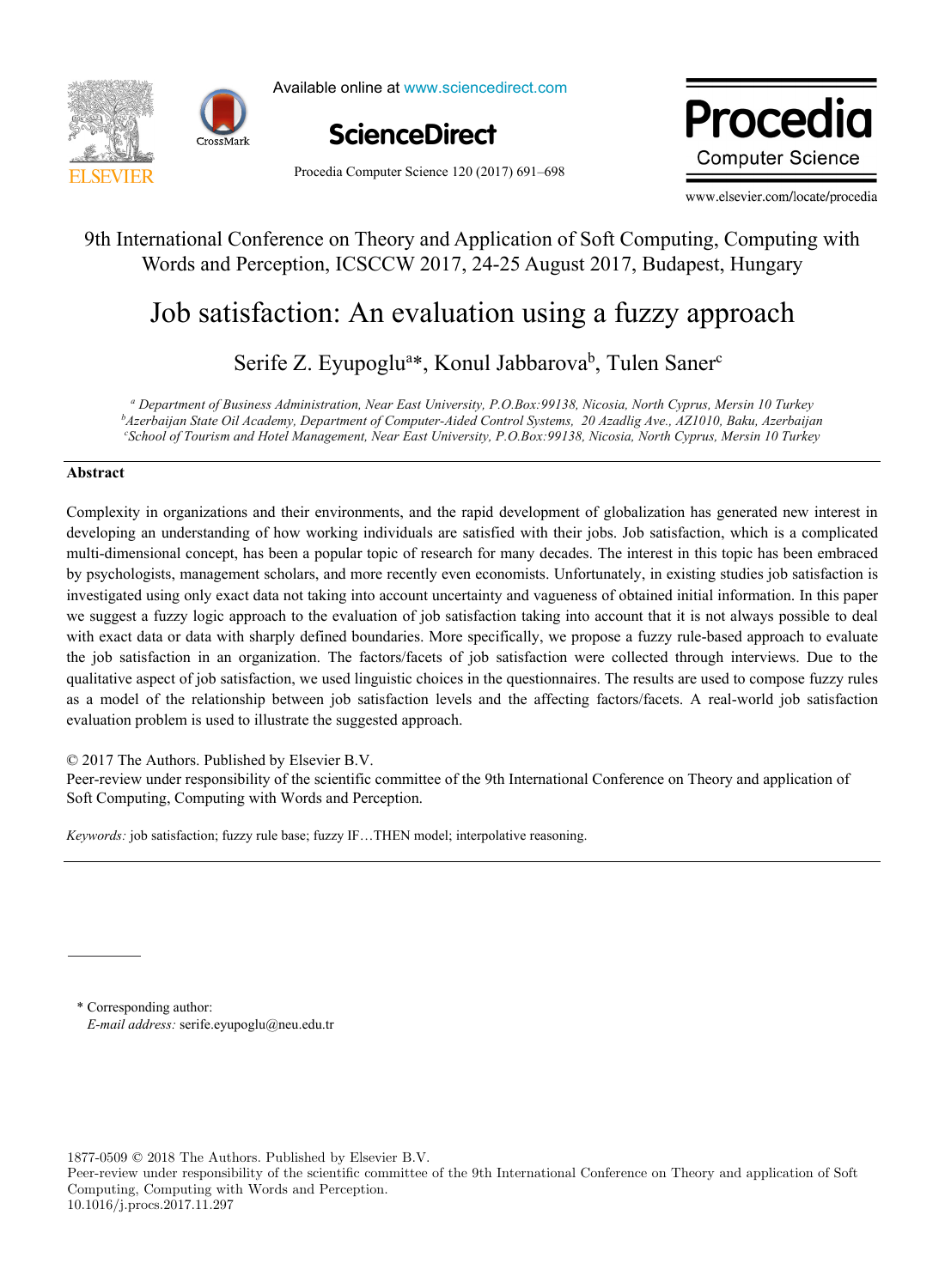### **1. Introduction**

Job satisfaction is probably one of the most widely discussed issues in organizational behavior, human resource management and organizational management (Giannikis et al., 2011; Markovits et al., 2014; Mohr et al., 2007). The interest in this topic has been embraced by psychologists, management scholars, and more recently even economists. This is due to the fact that most individuals spend a considerable part of their lives at work and a thorough understanding of job satisfaction is the key to improving the well-being of working individuals. It is therefore appropriate to say that managers, supervisors, human resource specialists, and employees, are all concerned with ways of improving job satisfaction.

Job satisfaction has been defined in a variety of ways. The definition provided by Locke (1976) is "a pleasurable or positive emotional state resulting from the appraisal of one's job experiences", is probably one of the most widely used definitions found in the job satisfaction literature. In general, however, it can be said that job satisfaction is an affective reaction to a job that results from the person's comparison of actual outcomes with those that are desired, anticipated, or deserved (Oshagbemi, 2000).

The application of fuzzy logic to the evaluation of job satisfaction in an organization was considered by Mahdavi et al. (2011). The authors attempted to use STRATA technique, fuzzy rules and a job satisfaction matrix in their evaluation of job satisfaction. However no concrete rule base, reasoning method, or computing procedures were used in the study. Rasmani et al. (2007) proposed the use of fuzzy sets to represent linguistic terms for a Likert-type scale and employed the technique using fuzzy conjoint method in the evaluation of job satisfaction. An application of fuzzy logic to job satisfaction problems were also considered by Gupta et al. (1998). The academic performance of students was evaluated and investigated using fuzzy IF…Then rules by Rasmani et al. (2006). Yuzainee et al. (2013) recommended the use of fuzzy sets to represent linguistic terms in Likert scale. In order to evaluate employers' satisfaction levels towards graduates' performance the fuzzy conjoint method was applied by Crocetta et al. (2007). The authors proposed a fuzzy approach to measure the degree of satisfaction felt by graduates in regards to the suitability of their university education for working purposes. In the study conducted by De Battisti et al. (2013) the fuzzy set theory was applied to define a measure of subject satisfaction relating to every social aspect (quality of life, job, a service, etc.). Souza-Poza et al. (2003) examined how individuals determine their job satisfaction based on changes in situational factors. A simulation model, using Fuzzy Set Theory and System Dynamics, was used.

Unfortunately, existing studies regarding job satisfaction is investigated only through the use of exact data and do not take into account the uncertainty and the vagueness of obtained the initial information (Aliev et al., 1993; Aliev et al., 2010). Indeed, job satisfaction and its affecting factors are of qualitative nature. As a result, a job satisfaction evaluation problem is characterized by perception-based information rather than measurement-based information. Such information often has a linguistic representation for which fuzzy logic-based formalization is more adequate. Also, the structure of the relationship between job satisfaction and its affecting factors (the number of which is high) is complex and not exactly known in order to utilize a classical precise formalization. In this respect, fuzzy IF-THEN rules can be a more adequate and computationally effective basis. Although numerous studies have utilized fuzzy logic, there are unfortunately no studies that describe in detail how to compute job satisfaction in the fuzzy environment. In this study we, for the first time, propose fuzzy IF…THEN rules model to compute job satisfaction in an organization taking into account its affecting factors. This fuzzy model provides an intuitive description of the relationship between linguistic values of job satisfaction index and its fuzzy valued effective factors.

The paper is structured as follows. Section 2 presents the necessary prerequisite material on operations over discrete fuzzy numbers. In Section 3 we outline the general framework of the evolution of the evaluation of job satisfaction using fuzzy IF…THEN rules and interpolation reasoning. In Section 4 we consider the application of the suggested approach to evaluating job satisfaction using real data. Section 5 concludes the study.

#### **2. Preliminaries**

Job satisfaction and many of its determinants are of moral, mental, and psychological nature. At the same time, they are characterized by imprecision of linguistic evaluation. In view of this the use of discrete fuzzy sets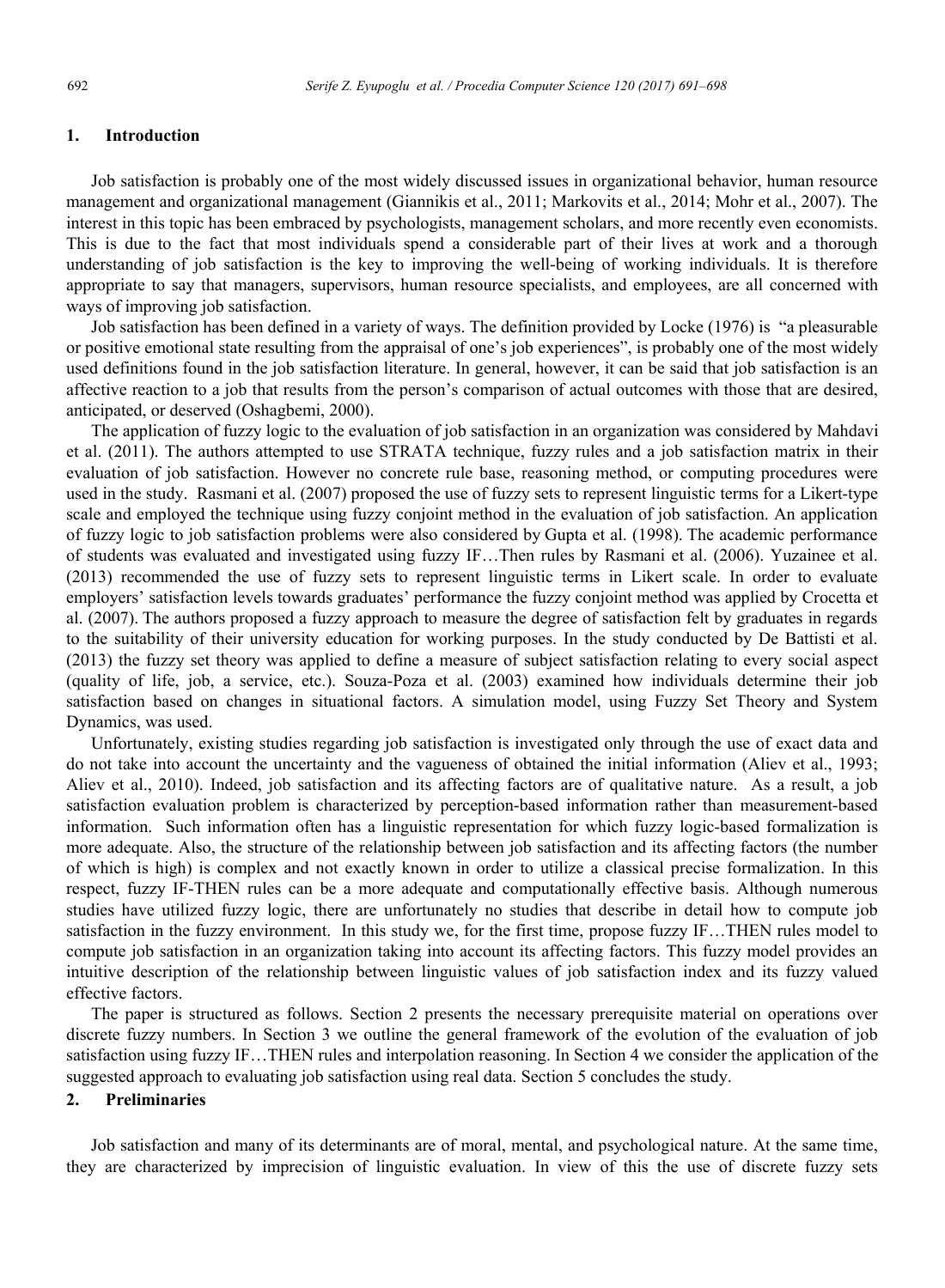framework is more suitable for modeling purposes.

*Definition 1.* A discrete fuzzy number (Casasnovas et al., 2006; Voxman, 2001; Wang et al., 2005). A fuzzy subset *A* of the real line R with membership function  $\mu_A : \mathbb{R} \to [0,1]$  is a discrete fuzzy number if its support is finite, i.e. there exist  $x_1, ..., x_n \in \mathbb{R}$  with  $x_1 < x_2 < ... < x_n$ , such that supp $(A) = \{x_1, ..., x_n\}$  and there exist natural numbers *s*,*t* with  $1 \le s \le t \le n$  satisfying the following conditions:

- (1)  $\mu_A(x_i) = 1$  for any natural number *i* with  $s \le i \le t$
- (2)  $\mu_A(x_i) \leq \mu_A(x_i)$  for each natural numbers *i*, *j* with  $1 \leq i \leq j \leq s$
- (3)  $\mu_{i}(x_i) \geq \mu_{i}(x_i)$  for each natural numbers *i*, *j* with  $t \leq i \leq j \leq n$

The use of Zadeh's extension principle for operation over fuzzy discrete numbers may result in a fuzzy subset that does not satisfy the conditions to be a fuzzy number. In order to overcome this drawback Casasnovas et al.,  $(2006)$ ; Wang et al.,  $(2005)$ ; Mizumoto et al.,  $(1979)$  Casasnovas et al.,  $(2007)$ ; and Seising et al.  $(2012)$  have all proposed an approach based on the use of the  $\alpha$  -cuts representation:

$$
O(A_1, A_2)^\alpha = O(A_1^\alpha, A_2^\alpha) = \left\{ O(x_1, x_2) \mid x_1 \in A_1^\alpha, x_2 \in A_2^\alpha \right\} \text{ and } \mu_{O(A_1, A_2)}(z) = \sup \left\{ \alpha \in [0, 1] \mid z \in O(A_1, A_2)^\alpha \right\}
$$

Below we provide definitions for some main arithmetic operations which are based on this approach.

*Definition 2.* A scalar multiplication of a discrete fuzzy number (Aliev et al., 2015). For a discrete fuzzy number *A* its scalar multiplication  $\tilde{A}_1 = \lambda \tilde{A}$ ,  $\lambda \in \mathbb{R}$ , is the discrete fuzzy number whose  $\alpha$ -cut is defined as

$$
A_1^{\alpha} = \{x \in \lambda \cdot \text{supp}(A) \mid \min(\lambda A^{\alpha}) \le x \le \max(\lambda A^{\alpha})\}
$$

where  $\lambda \cdot \text{supp}(\tilde{A}) = \{\lambda x \mid x \in \text{supp}(\tilde{A})\}\$ ,  $\min(\lambda A^{\alpha}) = \min\{\lambda x \mid x \in A^{\alpha}\}\$ ,  $\max(\lambda A^{\alpha}) = \max\{\lambda x \mid x \in A^{\alpha}\}\$ and the membership function is defined as  $\mu_{\lambda A}(x) = \sup \{ \alpha \in [0,1] | x \in (\lambda A^{\alpha}) \}$ .

*Definition 3.* Addition of discrete fuzzy numbers **(**Casasnovas et al., 2006; Voxman, 2001; Wang et al., 2005; Casasnovas et al., 2012). For discrete fuzzy numbers  $A_1, A_2$  their standard subtraction  $A_{12} = A_1 - A_2$  is the discrete fuzzy number whose  $\alpha$  -cut is defined as  $A_1^{\alpha} = \{x \in \{ \text{supp} (A_1) + \text{supp} (A_2) \} | \min \{ A_1^{\alpha} + A_2^{\alpha} \} \le x \le \max \{ A_1^{\alpha} + A_2^{\alpha} \} \}$ , where  $\text{supp} (A_1) + \text{supp} (A_2) = \{ x_1 + x_2 \mid x_i \in \text{supp} (A_i), j = 1, 2 \}$ 

$$
\min\{A_1^{\alpha}+A_2^{\alpha}\}=\min\{x_1+x_2\mid x_j\in A_j^{\alpha}, j=1,2\}, \max\{A_1^{\alpha}+A_2^{\alpha}\}=\max\{x_1+x_2\mid x_j\in A_j^{\alpha}, j=1,2\},\
$$

and the membership function is defined as  $\mu_{A_2}(x) = \sup \{ \alpha \in [0,1] \mid x \in \{ A_1^{\alpha} + A_2^{\alpha} \} \}$ .

*Definition 4.* Distance between n-dimensional fuzzy vectors (Zhang et al., 2015). Let  $a = (A_1, A_2, ..., A_m)$  and  $b = (B_1, B_2, \dots, B_m)$  be two *m*-dimensional fuzzy vectors,  $\phi \in \{0 \le \alpha_0 < \alpha_1 < \dots < \alpha_l \le 1\}$  be a division of [0,1], the distance between *a* and *b* under  $\phi$  is defined as

$$
D(a,b) = \frac{1}{l+1} \sum_{j=1}^{m} \sum_{k=0}^{l} \left( \left| A_{j_1}^{a_k} - B_{j_1}^{a_k} \right| + \left| A_{j_2}^{a_k} - B_{j_2}^{a_k} \right| \right),
$$

where  $A_{j_1}^{\alpha_k}$ ,  $A_{j_2}^{\alpha_k}$  denote endpoints of an  $\alpha_k$  -cut  $A_j^{\alpha_k} = [A_{j_1}^{\alpha_k}, A_{j_2}^{\alpha_k}]$  of a fuzzy number  $A_j$  ( $B_{j_1}^{\alpha_k}$ ,  $B_{j_2}^{\alpha_k}$  are analogous notations).

#### **3. Problem statement and solution method**

According to the Minnesota Satisfaction Questionnaire (MSQ) (Weiss, et al., 1967) the following facets / factors are the main facets used for the evaluation of job satisfaction:

*Activity*  $(X_1)$ , Independence  $(X_2)$ , Variety  $(X_3)$ , Social status( $X_4$ ), Supervision-human relations  $(X_5)$ , *Supervision–technical (*  $X_6$ ), Moral values ( $X_7$ ), Security ( $X_8$ ), Social service ( $X_9$ ), Authority ( $X_{10}$ ), Ability (  $X_{11}$ ), Company policies and practices  $(X_{12})$ , Compensation  $(X_{13})$ , Advancement  $(X_{14})$ , Responsibility  $(X_{15})$ , *Creativity (*  $X_{16}$ *), Working conditions (*  $X_{17}$ *), Co-workers (*  $X_{18}$ *), Recognition (*  $X_{19}$ *), Achievement (*  $X_{20}$ *).* 

In general, the measurement of job satisfaction is done so based on human interpretations which are vague and uncertain. An application of the concept of a fuzzy logic would provide a more adequate basis to generate a model for the evaluation process. In this study, the linguistic variables are represented by "very satisfied", "satisfied",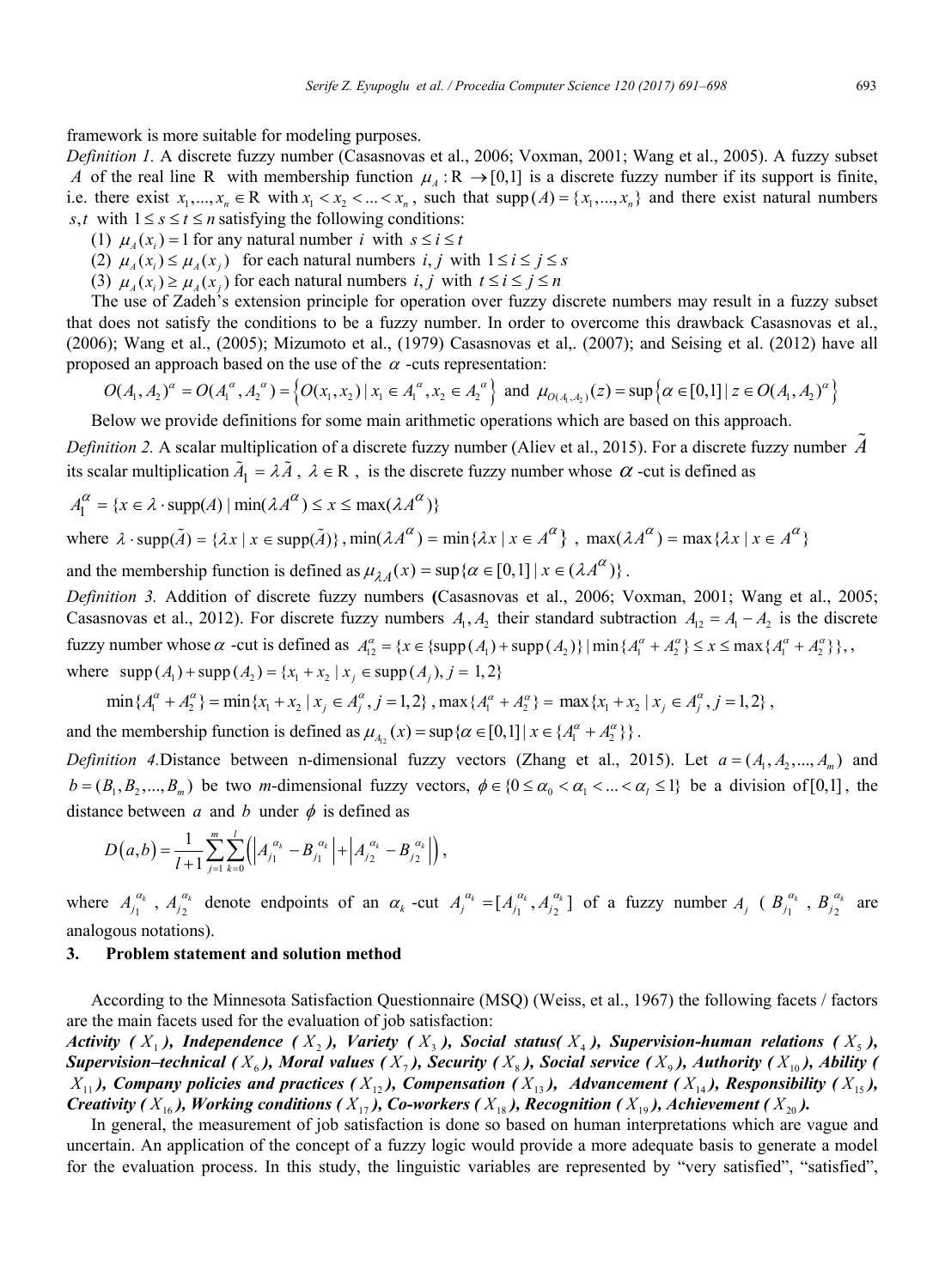"quite satisfied", "less satisfied", and "unsatisfied" rather than quantitative variables. The main purpose of the present study is to find the model of job satisfaction with affecting attributes and feelings. This model will enable us to predict job satisfaction levels given current linguistic information.

The linguistic terms of facets are given in Table 1.

| Table 1. The encoded linguistic terms for values of job satisfaction facets |                       |                                                                  |  |  |  |  |  |  |  |  |  |
|-----------------------------------------------------------------------------|-----------------------|------------------------------------------------------------------|--|--|--|--|--|--|--|--|--|
| Scale                                                                       | Level of Satisfaction | Linguistic value                                                 |  |  |  |  |  |  |  |  |  |
|                                                                             | Unsatisfied (U)       | $\{1, 0.5, 0, 0\}$                                               |  |  |  |  |  |  |  |  |  |
| 2 <sup>1</sup>                                                              | Less Satisfied (LS)   | $\{9, 0.5, 1, 1, 1, 2, 5, 0.5, 7, 7, 9, 8\}$                     |  |  |  |  |  |  |  |  |  |
| 3.                                                                          | Quite Satisfied (OS)  | $\{9/2\,5\,0.5/2\,75\}$ , $\{9/3\,5\}$ , $0.5/3\,75\,$ , $9/4\}$ |  |  |  |  |  |  |  |  |  |
| 4.                                                                          | Satisfied (S)         | $\{9/3\,5\,0.5/3\,75\}$ $\{4\,1\,4\,5\,0.5/4\,75\}$              |  |  |  |  |  |  |  |  |  |
| 5.                                                                          | Very Satisfied (VS)   | $\{0/4, 5, 0.5/4, 75, 1/5\}$                                     |  |  |  |  |  |  |  |  |  |

Linguistic labels of facets are shown in Table 2.

Table 2. Linguistic label

| Job Factors/Facets    | Linguistic label                                                        |
|-----------------------|-------------------------------------------------------------------------|
| Activity              | Very satisfied, Satisfied, Quite satisfied, Less satisfied, Unsatisfied |
| Independence          | Satisfied, Ouite satisfied, Less satisfied                              |
| Variety               | Very satisfied, Satisfied, Quite satisfied, Less satisfied, Unsatisfied |
| Social Status         | Very satisfied, Satisfied, Quite satisfied, Less satisfied              |
| Supervision-human     | Very satisfied, Satisfied, Ouite satisfied, Unsatisfied                 |
| relations             |                                                                         |
| Supervision-technical | Very satisfied, Satisfied, Quite satisfied, Less satisfied, Unsatisfied |
| <b>Moral Values</b>   | Very satisfied, Satisfied, Quite satisfied                              |
| Security              | Very satisfied, Satisfied, Quite satisfied, Less satisfied, Unsatisfied |
| Social Service        | Very satisfied, Satisfied, Less satisfied                               |
| Authority             | Very satisfied, Satisfied, Quite satisfied                              |
| Ability               | Very satisfied, Satisfied, Ouite satisfied                              |
| Company Policies and  | Satisfied, Ouite satisfied, Less satisfied, Unsatisfied                 |
| Practices             |                                                                         |
| Compensation          | Very satisfied, Satisfied, Quite satisfied, Less satisfied, Unsatisfied |
| Advancement           | Very satisfied, Satisfied, Quite satisfied, Less satisfied, Unsatisfied |
| Responsibility        | Very satisfied, Satisfied, Quite satisfied, Less satisfied              |
| Creativity            | Very satisfied, Satisfied                                               |
| Working conditions    | Satisfied, Quite satisfied, Less satisfied                              |
| Co-workers            | Very satisfied, Satisfied, Quite satisfied                              |
| Recognition           | Very satisfied, Satisfied, Less satisfied, Unsatisfied                  |
| Achievement           | Very satisfied, Satisfied, Ouite satisfied                              |

The problem of overall job satisfaction index evaluation proceeds as follows;

The input of raw data is derived from the Minnesota Satisfaction Questionnaire (MSQ) (activity, independence, variety, social status, etc.) completed by experts. This data is imprecise and involves uncertainty related to the process of completing the questionnaires. The results of measuring are processed as fuzzy variables. The relationships between overall job satisfaction and affecting facets/factors are presented as fuzzy IF…Then rules (Table 3).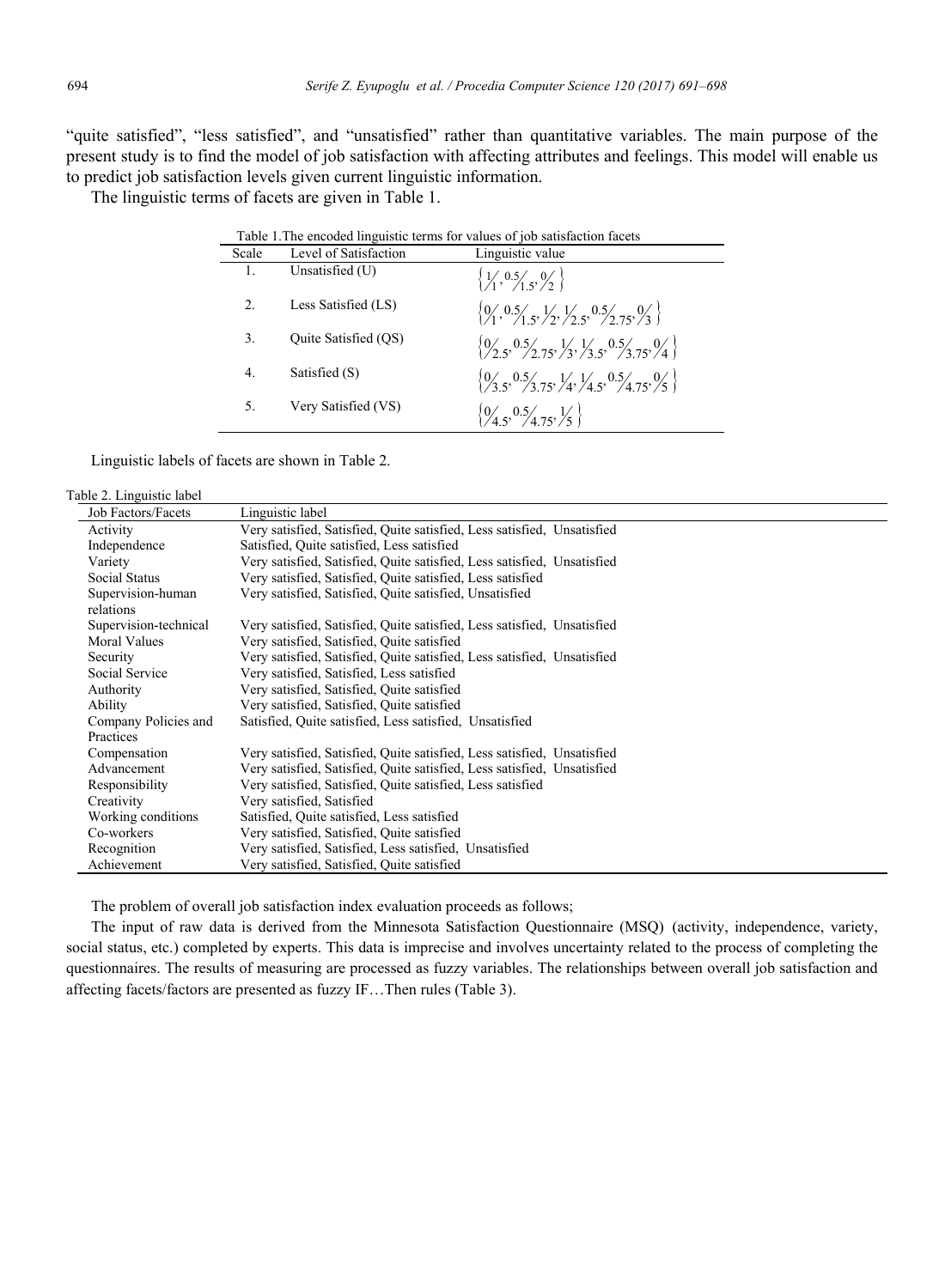Table 3. Fuzzy IF…Then rules

|              | <b>JOB FACTORS/ FACETS</b> |              |              |        |                  |                             |                          |             |          |               |                |              |                            |                |             | <b>JOB SATISIFACTION</b> |              |                       |            |             |             |                             |
|--------------|----------------------------|--------------|--------------|--------|------------------|-----------------------------|--------------------------|-------------|----------|---------------|----------------|--------------|----------------------------|----------------|-------------|--------------------------|--------------|-----------------------|------------|-------------|-------------|-----------------------------|
|              |                            | Activity     | Independence | ariety | status<br>Social | Humanrelatio<br>Supervision | Supervision<br>technical | Moralvalues | Security | Socialservice | Authority      | Ability      | and<br>Company<br>policies |                | Advancement | Responsibilit            | Creativity   | conditions<br>Working | Co-workers | Recognition | Achievement | Satisfaction<br>Overall Job |
| Fuzzy rule # |                            | 1 VS         | VS           | QS     | U                | QS                          | QS                       | VS          | S        |               | VS QS VS       |              | S                          |                |             | VS VS VS VS              |              | VS                    | QS         | S           | <b>VS</b>   | S                           |
|              |                            | 2 VS         | S            | VS VS  |                  | <b>VS</b>                   | S                        |             |          |               | QS QS VS S     |              | VS QS                      |                |             | S VS VS VS               |              | S                     | QS         | VS VS       |             | S                           |
|              | 3                          | <sup>S</sup> | S            | S      | <sup>S</sup>     | QS                          | QS                       | QS QS       |          | S             | S              | -S           | LS.                        | LS QS          |             | S.                       | <sub>S</sub> | LS                    | S          | QS QS       |             | QS                          |
|              |                            | 4 LS         | S            | LS QS  |                  | <b>VS</b>                   | S                        | S           | S        | <sub>S</sub>  | S.             | <b>VS</b>    | <sub>S</sub>               | LS             | S.          | S.                       | <b>QS</b>    | S                     | S          | S.          | <b>VS</b>   | S                           |
|              | 5                          | S.           | <b>QS</b>    | LS S   |                  | S                           | S                        |             | LS LS    | <sup>S</sup>  | S              | <sub>S</sub> | S                          |                | LS QS       | S                        | S            | QS                    | S          | S           | S           | S                           |
|              |                            | 6 QS         | S            | S.     | <b>QS</b>        | S                           | S                        | S           | QS.      | S             | QS.            | -S           | QS                         |                |             | QS QS QS                 | <sub>S</sub> | QS                    | QS         | S           | QS          | QS                          |
|              | $\overline{7}$             | S            | S            | LS.    | <sup>S</sup>     | <b>US</b>                   | US                       | US.         |          |               |                | S QS US LS   | LS                         | QS             | S           |                          | LS LS        | <b>OS</b>             | S          | VS S        |             | LS                          |
|              | 8                          | S            | S            | S.     | QS               | S                           | S                        |             |          |               | QS QS QS QS S  |              |                            | QS LS QS QS S  |             |                          |              | LS                    | S.         | QS QS       |             | S                           |
|              | 9.                         | <sub>S</sub> | S            | S.     | <b>QS</b>        | S                           | S                        |             |          |               | QS QS QS QS S  |              |                            | QS LS LS QS QS |             |                          |              | QS                    | S          | QS QS       |             | QS                          |
|              |                            | 10 QS        | QS.          | QS QS  |                  | S                           | S                        |             |          |               | QS QS QS QS QS |              | LS.                        | LS.            | QS          | <sup>S</sup>             | <b>OS</b>    | LS                    | S          | OS.         | <b>OS</b>   | QS                          |

The idea of how to perform approximate reasoning to determine Y (overall job satisfaction) is as follows. Fuzzy rule base concept plays a pivotal role in economics, decision making, forecasting, and other human centric systems functioning in fuzzy -information environment (Aliev et al., 2010; Aliev et al., 2012; Aliev, 1994; Aliev, 2013). The fuzzy rule base is complete when for all the possible observations at least one rule exists whose fuzzy-antecedent part overlaps the current antecedent fuzzy-valuation, at least partially. Otherwise, the fuzzy-rule base is incomplete. In the case where there is incomplete (scarce) fuzzy-rule base, the classical reasoning methods based on compositional rule of inference by Aliev et al., (2011); Zadeh (1965); Mamdani (1977); Aliev et al., (2001) and Takagi et al.,1985) adapting a reasoning approach is not so effective in generating an output for the observation covered by none of the rules. Consequently, we will use inference techniques which in the lack of matching rules can perform an approximate reasoning, namely, interpolation methods by Zadeh (2011) ; Kóczy et al., (1993). More specifically, we will follow the idea suggested by Kóczy et al. (1993) (KH interpolation approach). Given the following fuzzy-rules

*If*  $X_1$  *is*  $A_1$  *and so on and*  $X_m$  *is*  $A_{1m}$  *then*  $Y$  *is*  $C_1$ 

*If*  $X_1$  *is*  $A_2$  *and so on and*  $X_m$  *is*  $A_2$  *m then*  $Y$  *is*  $C_2$ .

*If*  $X_1$  *is*  $A_{n1}$  *and so on and*  $X_m$  *is*  $A_{nm}$  *then*  $Y$  *is*  $C_n$ and the fact that

 $X_1$  *is*  $A'_1$  *and so on and*  $X_m$  *is*  $A'_m$ <sup>'</sup>,

find the fuzzy value *C'* of *Y*.

*· · ·*

We will follow KH interpolation approach to implement approximate reasoning within the considered fuzzy rules. The assumption of this approach is that the ratio of distances between the conclusion and the consequent parts is identical to ones between the observation and the antecedent parts. Kóczy et al., (1993) used the Euclidean distance between the fuzzy vector of the antecedents of fuzzy rules and an observation. We will use  $\alpha$  -cuts based distance between fuzzy vectors suggested by Zhang et al., (2015) (Definition 4). However, an original KH interpolation approach based on the Euclidean distance can also be used.

The used fuzzy interpolation approach based reasoning consists of two main stages.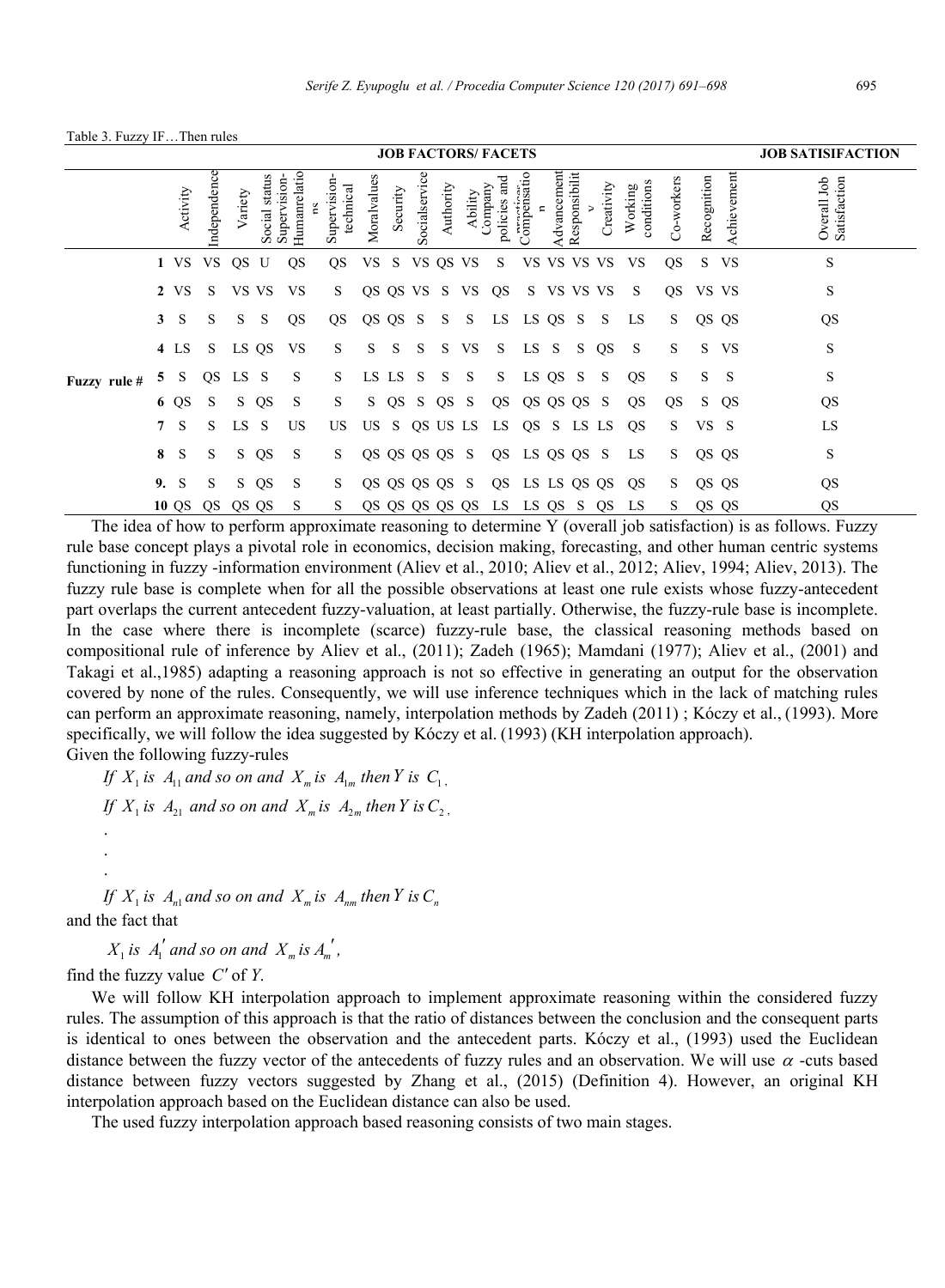$a' = (A_1, A_2, ..., A_m)$  and m-dimensional fuzzy vector of the antecedents of *i*-th fuzzy rule  $a_i = (A_1, A_2, ..., A_m)$  and m-dimensional fuzzy vector of the antecedents of *i*-th fuzzy rule  $a_i = (A_1, A_2, ..., A_m)$ ,  $i = 1, \ldots, n$ , by using Definition 4.

(2) Computation of the aggregated output *C* of *Y* for fuzzy rules base by using linear fuzzy interpolation are as follows:

$$
C' = \sum_{i=1}^{n} w_i C_i, \ w_i = \frac{D(a', a_i)}{\sum_{k=1}^{n} D(a', a_k)} \tag{1}
$$

Thus, we need to compute convex combination of outputs  $C<sub>i</sub>$  of the rules base. Computational system for approximate reasoning on base of the fuzzy rules for determination of job satisfaction index *Y is C* (output) is described in Fig.1

According to the Fig. 1, a fuzzy-rule based computational system operates as follows. Linguistic input information is entered to the system by a user. Based on one of predefined linguistic codebooks, an encoder transforms this information into fuzzy valued inputs. The obtained fuzzy inputs are considered as current inputs for an inference mechanism to compute a resulting output by using formula (1). At the first step, an inference mechanism computes distances between the current input fuzzy vector and fuzzy vector of antecedents of each fuzzy rule by using distance measure (Definition 4). A fuzzy-rule base consists of a set of rules with fuzzy valued antecedents and fuzzy valued consequents and describes domain-specific knowledge. This knowledge may be obtained from an expert or a group of experts and may also contain deep knowledge including facts, principles etc.



Fig. 1 Fuzzy-rule based computational system

At the second step, given computed distances, an interpolation module determines a resulting fuzzy input by using interpolation coefficients, see (1). At the third step, an aggregation module computes resulting aggregated output as follows. At first, fuzzy valued consequents are weighted by interpolation coefficients on the base of scalar multiplication of fuzzy numbers. Next, the results of scalar multiplication are summed up on the base of addition of fuzzy numbers to generate desired resulting aggregated output.

#### **4. Application**

Let the knowledge base of 10 fuzzy rules of the following form be given:

*If*  $X_1$  *is*  $A_{i1}$  *and so on and*  $X_{20}$  *is*  $A_{i20}$  *then Y is*  $C_i$ , *i* = 1,...,10

Consider a problem of reasoning within the given fuzzy rules base by using fuzzy interpolation approach. Let the current information is given as  $A'_1$  - unsatisfied,  $A'_2$  -less satisfied,  $A'_3$  -unsatisfied,  $A'_4$  -less satisfied,  $A'_5$  -less satisfied,  $A'_6$ -very satisfied,  $A'_7$ -less satisfied,  $A'_8$ - unsatisfied,  $A'_9$ -less satisfied,  $A'_{10}$ -less satisfied,  $A'_{11}$ - unsatisfied,  $A'_1$  *-very satisfied,*  $A'_1$  *- unsatisfied,*  $A'_1$  *<i>-less satisfied,*  $A'_1$  *- unsatisfied,*  $A'_1$  *- unsatisfied,*  $A'_1$  *- unsatisfied,*  $A'_1$  *- less* satisfied,  $A'_{19}$ -less satisfied,  $A'_{20}$ -less satisfied. Then current input information is described by the following fuzzy numbers:

$$
X_1 = A_1' = \left\{ \begin{matrix} 1/0.5/0.0 \\ 1/1.5/2 \end{matrix} \right\}, \ X_2 = A_2' = \left\{ \begin{matrix} 0/0.5/0.0 \\ 0/1.5/2 \end{matrix} \right\}, \ \begin{matrix} 0.5/0.5/0.0 \\ 0/1.5/2 \end{matrix}, \ \begin{matrix} 0.5/0.5/0.0 \\ 0/1.5/2 \end{matrix} \right\}, \ X_3 = A_4' = \left\{ \begin{matrix} 1/0.5/0.0 \\ 0/1.5/2 \end{matrix} \right\},
$$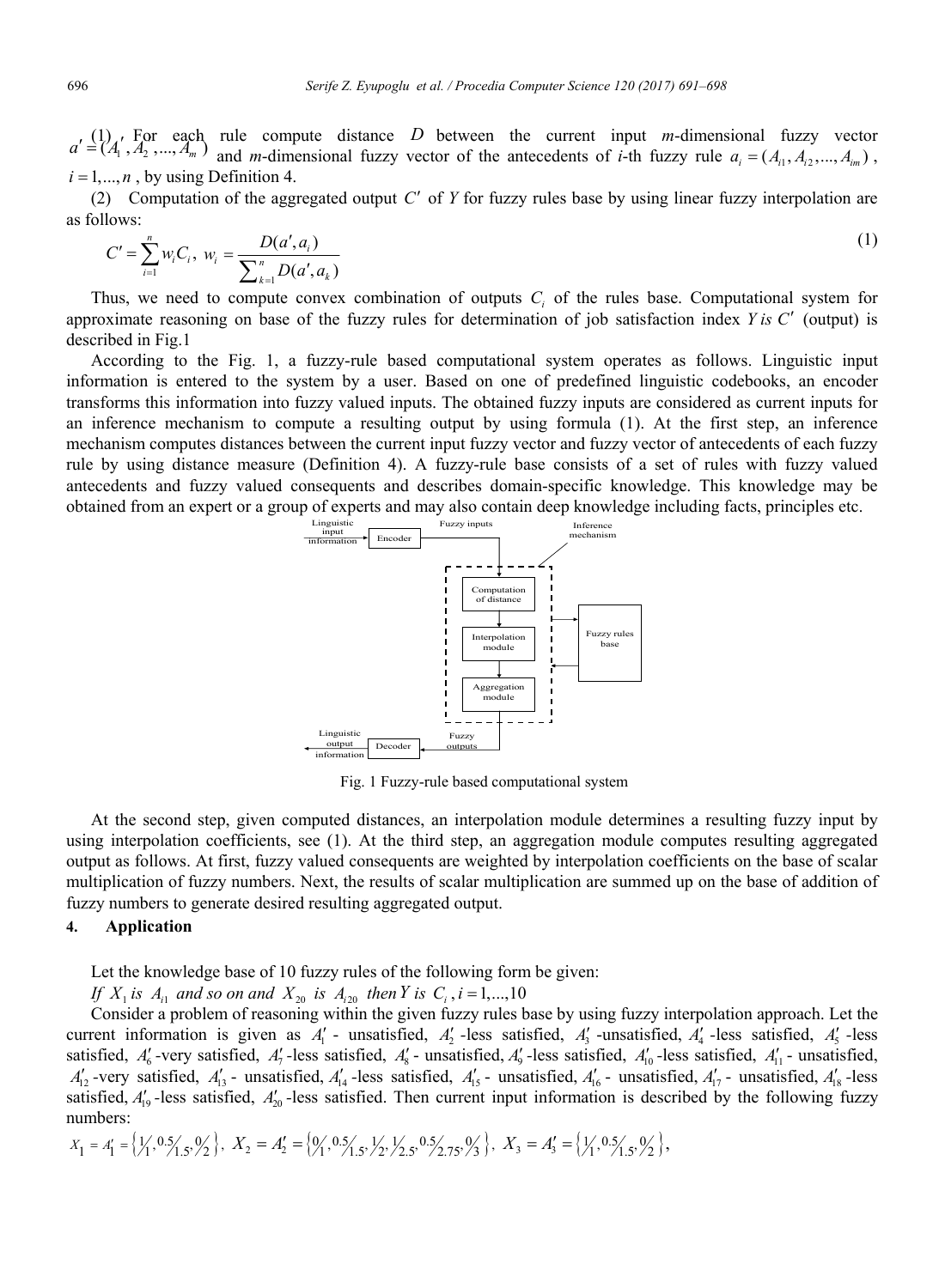$$
X_4 = A'_4 = \begin{cases} 0 & 0.5/15 \\ 1 & 0.5/25 \end{cases}, \quad\n\begin{cases} 0 & 0.5/25 \\ 2.75 & 0.5/255 \end{cases}, \quad\nX_5 = A'_5 = \begin{cases} 0 & 0.5/15 \\ 0 & 0.5/255 \end{cases}, \quad\n\begin{cases} 0 & 0.5/25 \\ 2.75 & 0.5/255 \end{cases}, \quad\nX_6 = A'_6 = \begin{cases} 0 & 0.5/15 \\ 4.5/15 & 0.5/255 \end{cases}, \quad\nX_7 = A'_7 = \begin{cases} 0 & 0.5/15 \\ 0 & 0.5/155 \end{cases}, \quad\n\begin{cases} 0 & 0.5/15 \\ 0 & 0.5/255 \end{cases}, \quad\n\begin{cases} 0 & 0.5/15 \\ 0 & 0.5/255 \end{cases}, \quad\nX_8 = A'_8 = \begin{cases} 0 & 0.5/15 \\ 0 & 0.5/155 \end{cases}, \quad\nX_9 = A'_9 = \begin{cases} 0 & 0.5/15 \\ 1 & 0.5/155 \end{cases}, \quad\nX_{10} = A'_{10} = \begin{cases} 0 & 0.5/15 \\ 0 & 0.5/155 \end{cases}, \quad\nX_{11} = A'_{11} = \begin{cases} 1 & 0.5/15 \\ 1 & 0.5/155 \end{cases}, \quad\nX_{12} = A'_{12} = \begin{cases} 0 & 0.5/15 \\ 4.5/155 & 0.5/155 \end{cases}, \quad\nX_{13} = A'_{13} = \begin{cases} 1 & 0.5/15 \\ 1 & 0.5/155 \end{cases}, \quad\nX_{14} = A'_{14} = \begin{cases} 0 & 0.5/15 \\ 0 & 0.5/155 \end{cases}, \quad\nX_{15} = A'_{15} = \begin{cases} 1 & 0.5/15 \\ 1 & 0.5/155 \end{cases}, \quad\nX_{16} = A'_{16} = \begin{cases} 1 & 0.5/15 \\ 1 & 0.5/155 \end{cases}, \quad\nX_{17} = A'_{
$$

For illustration, consider computation on 5th and 8th rules. Fuzzy antecedents of the 5th rule are fuzzy numbers:  
\n
$$
A_{5,1} = \left\{9'_{3,5}, 0.5/1, 1/4, 0.5/4, 0.5/4, 0.5/4, 0.5/4, 0.5/4, 0.5/4, 0.5/4, 0.5/4, 0.5/4, 0.5/4, 0.5/4, 0.5/4, 0.5/4, 0.5/4, 0.5/4, 0.5/4, 0.5/4, 0.5/4, 0.5/4, 0.5/4, 0.5/4, 0.5/4, 0.5/4, 0.5/4, 0.5/4, 0.5/4, 0.5/4, 0.5/4, 0.5/4, 0.5/4, 0.5/4, 0.5/4, 0.5/4, 0.5/4, 0.5/4, 0.5/4, 0.5/4, 0.5/4, 0.5/4, 0.5/4, 0.5/4, 0.5/4, 0.5/4, 0.5/4, 0.5/4, 0.5/4, 0.5/4, 0.5/4, 0.5/4, 0.5/4, 0.5/4, 0.5/4, 0.5/4, 0.5/4, 0.5/4, 0.5/4, 0.5/4, 0.5/4, 0.5/4, 0.5/4, 0.5/4, 0.5/4, 0.5/4, 0.5/4, 0.5/4, 0.5/4, 0.5/4, 0.5/4, 0.5/4, 0.5/4, 0.5/4, 0.5/4, 0.5/4, 0.5/4, 0.5/4, 0.5/4, 0.5/4, 0.5/4, 0.5/4, 0.5/4, 0.5/4, 0.5/4, 0.5/4, 0.5/4, 0.5/4, 0.5/4, 0.5/4, 0.5/4, 0.5/4, 0.5/4, 0.5/4, 0.5/4, 0.5/4, 0.5/4, 0.5/4, 0.5/4, 0.5/4, 0.5/4, 0.5/4, 0.
$$

Thus, we need to compute distance  $D(a', a<sub>5</sub>)$  between the current input and the antecedents of the 5-th rule according to Definition 4. We have obtained the result:  $D(a', a<sub>s</sub>) = 13.2$ . Analogously, we computed the distance for 8-th rule as  $D(a', a_{s}) = 12.9$ . The distances computed for all the rules are

 $D(a', a_1) = 18.1, D(a', a_2) = 19.27, D(a', a_3) = 14.77, D(a', a_4) = 15.01, D(a', a_5) = 13.2, D(a', a_6) = 14.07,$ 

 $D(a', a_{7}) = 13.9, D(a', a_{8}) = 12.9, D(a', a_{9}) = 12.48, D(a', a_{10}) = 12.01,$ 

Finally, given the obtained values of the distance we computed overall job satisfaction by using (1) as  $Y = 0.0787 Y_1 + 0.0740 Y_2 + 0.0965 Y_3 + 0.0950 Y_4 + 0.1080 Y_5 + 0.1013 Y_6 + 0.1026 Y_7 + 0.1109 Y_8 + 0.1143 Y_9 + 0.1187 Y_{10}$ The obtained result is  $Y = \left\{ \frac{0}{281}, \frac{0.5}{3.09}, \frac{1}{3.36}, \frac{1}{3.86}, \frac{0.5}{4.11}, \frac{0}{4.36} \right\}$ . In accordance with codebook (Table 1) distance based similarity measure (Kóczy et al., 2000), we can conclude that final job satisfaction is "satisfied".

### **5. Conclusion**

Employee job satisfaction is important in the determination of the behavior of working individuals in organizations. Job satisfaction plays a crucial role in determining job performance. Job satisfaction is directly related to the mental health and well-being of working individuals and it cannot be directly measured. We argued that it must be represented as perception information and needs a new approach to processing and reasoning. Fuzzy logic is a more adequate tool for the identification of overall job satisfaction values. We suggested computational system for processing linguistic information on factors affecting overall job satisfaction and approximate reasoning on the basis of fuzzy rules model to determining overall job satisfaction. Computer simulation of a real world job satisfaction evaluation problem indicates effectiveness and universality of the suggested approach.